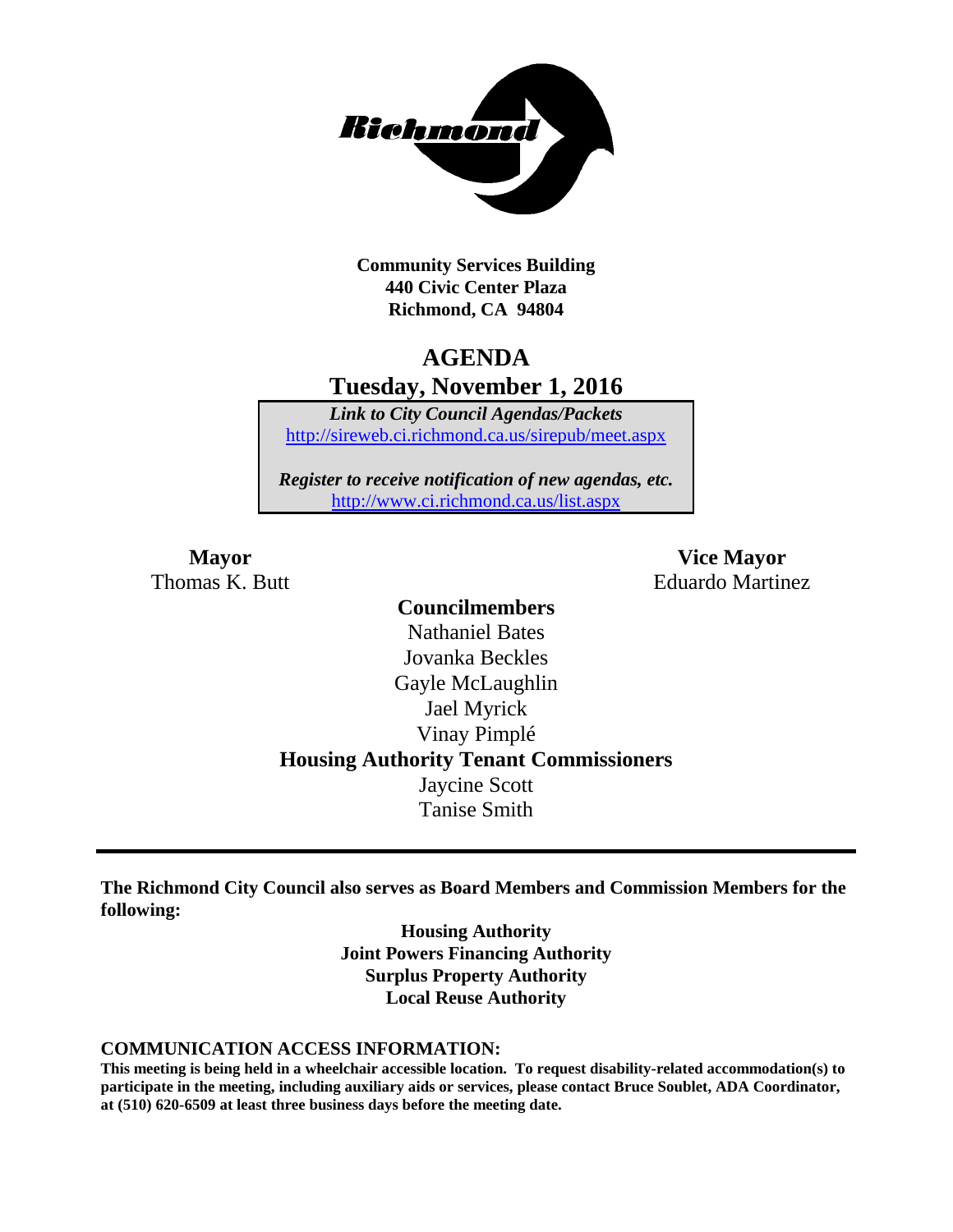# **MEETING PROCEDURES**

The City of Richmond encourages community participation at its City Council meetings and has established procedures that are intended to accommodate public input in a timely and time-sensitive way. As a courtesy to all members of the public who wish to participate in City Council meetings, please observe the following procedures:

**PUBLIC COMMENT ON AGENDA ITEMS:** Anyone who desires to address the City Council on items appearing on the agenda must complete and file a pink speaker's card with the City Clerk **prior** to the City Council's consideration of the item. Once the City Clerk has announced the item, no person shall be permitted to speak on the item other than those persons who have submitted their names to the City Clerk. Your name will be called when the item is announced for discussion. **Each speaker will be allowed TWO (2) MINUTES to address the City Council on NON-PUBLIC HEARING items listed on the agenda.**

**OPEN FORUM FOR PUBLIC COMMENT:** Individuals who would like to address the City Council on matters not listed on the agenda or on items remaining on the consent calendar may do so under Open Forum. All speakers must complete and file a pink speaker's card with the City Clerk **prior** to the commencement of Open Forum. The amount of time allotted to individual speakers shall be determined based on the number of persons requesting to speak during this item. **The time allocation for each speaker will be as follows:** 15 or fewer speakers, a maximum of 2 minutes; 16 to 24 speakers, a maximum of 1 and one-half minutes; and 25 or more speakers, a maximum of 1 minute.

### **SPEAKERS ARE REQUESTED TO OCCUPY THE RESERVED SEATS IN THE FRONT ROW BEHIND THE SPEAKER'S PODIUM AS THEIR NAME IS ANNOUNCED BY THE CITY CLERK.**

**CONSENT CALENDAR:** Consent Calendar items are considered routine and will be enacted, approved or adopted by one motion unless a request for removal for discussion or explanation is received from the audience or the City Council. A member of the audience requesting to remove an item from the Consent Calendar must first complete a speaker's card and discuss the item with a City staff person who has knowledge of the subject material, prior to filing the card with the City Clerk and **prior** to the City Council's consideration of Agenda Review. An item removed from the Consent Calendar may be placed anywhere on the agenda following the City Council's agenda review.

**CONDUCT AT MEETINGS:** Richmond City Council meetings are limited public forums during which the City strives to provide an open, safe atmosphere and promote robust public debate. Members of the public, however, must comply with state law, as well as the City's laws and procedures and may not actually disrupt the orderly conduct of these meetings. The public, for example, may not shout or use amplifying devices, must submit comment cards and speak during their allotted time, may not create a physical disturbance, may not speak on matters unrelated to issues within the jurisdiction of the City Council or the agenda item at hand, and may not cause immediate threats to public safety.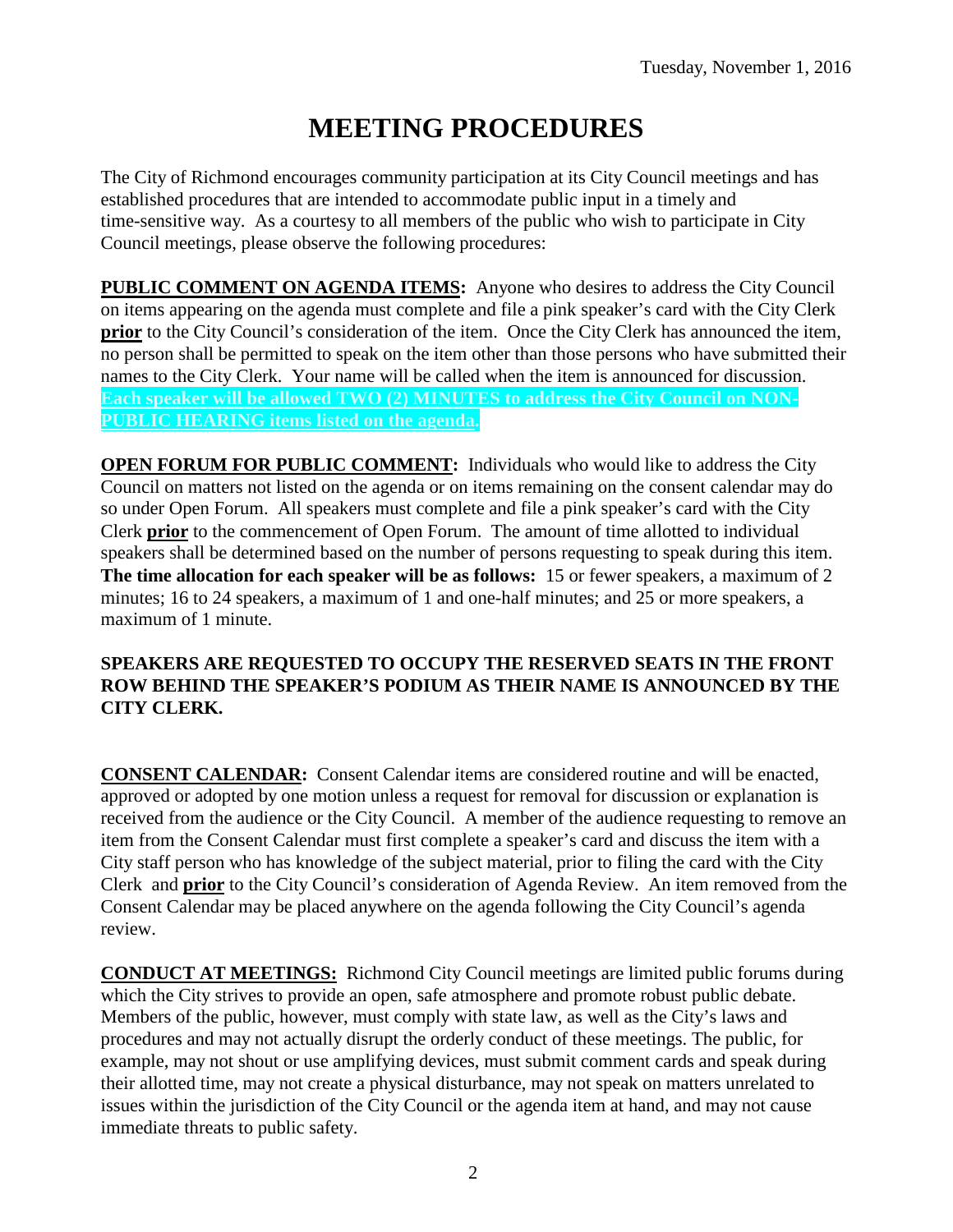**CITY HARASSMENT POLICY:** The City invites public comment and critique about its operations, including comment about the performance of its public officials and employees, at the public meetings of the City Council and boards and commissions. However, discriminatory or harassing comments about or in the presence of City employees, even comments by third parties, may create a hostile work environment, if severe or pervasive. The City prohibits harassment against an applicant, employee, or contractor on the basis of race, religious creed, color, national origin, ancestry, physical disability, medical condition, mental disability, marital status, sex (including pregnancy, childbirth, and related medical conditions), sexual orientation, gender identity, age or veteran status, or any other characteristic protected by federal, state or local law. In order to acknowledge the public's right to comment on City operations at public meetings, which could include comments that violate the City's harassment policy if such comments do not cause an actual disruption under the Council Rules and Procedures, while taking reasonable steps to protect City employees from discrimination and harassment, City Boards and Commissions shall adhere to the following procedures. If any person makes a harassing remark at a public meeting that violates the above City policy prohibiting harassment, the presiding officer of the meeting may, at the conclusion of the speaker's remarks and allotted time: (a) remind the public that the City's Policy Regarding Harassment of its Employees is contained in the written posted agenda; and (b) state that comments in violation of City policy are not condoned by the City and will play no role in City decisions. If any person makes a harassing remark at a public meeting that violates the above City policy, any City employee in the room who is offended by remarks violating the City's policy is excused from attendance at the meeting. No City employee is compelled to remain in attendance where it appears likely that speakers will make further harassing comments. If an employee leaves a City meeting for this reason, the presiding officer may send a designee to notify any offended employee who has left the meeting when those comments are likely concluded so that the employee may return to the meeting. The presiding officer may remind an employee or any council or board or commission member that he or she may leave the meeting if a remark violating the City's harassment policy is made. These procedures supplement the Council Rules and Procedures relating to disruption of orderly conduct at Council meetings.

Any law enforcement officer on duty or whose service is commanded by the presiding officer shall be Sergeant-at-Arms of the Council meetings. He/she, or they, shall carry out all orders and instructions given by the presiding officer for the purpose of maintaining order and decorum at the Council meetings (City Council Rules of Procedure and Order Section III F, RMC Section 2.12.030).

**\*\*\*\*\*\*\*\*\*\*\*\*\*\*\*\*\*\*\*\*\*\*\*\*\*\*\*\*\*\*\*\*\*\*\*\*\*\*\*\*\*\*\*\*\*\*\*\*\*\*\*\*\*\*\*\*\*\***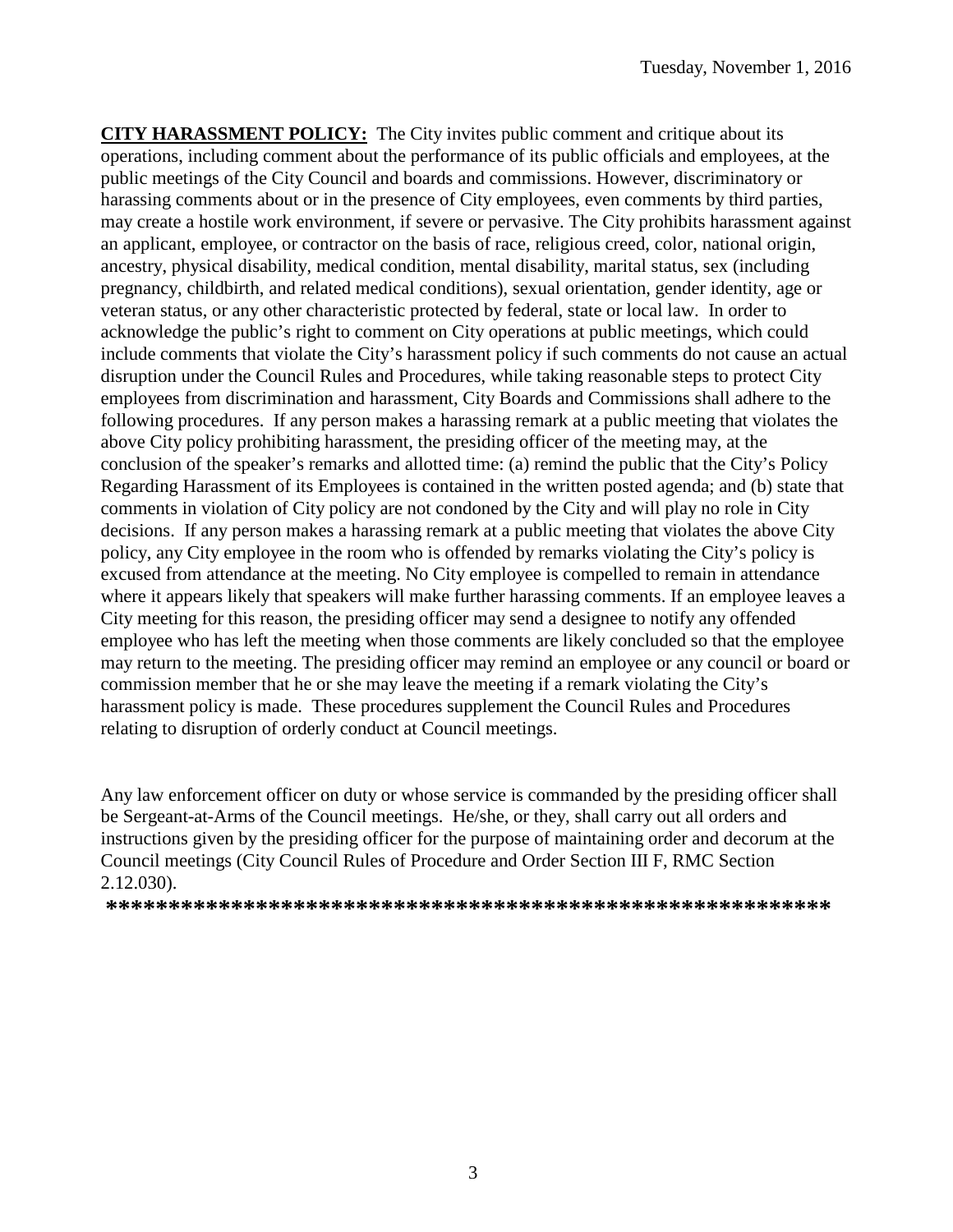# **OPEN SESSION TO HEAR PUBLIC COMMENT BEFORE CLOSED SESSION**

5:45 p.m.

### **A. ROLL CALL**

### **B. PUBLIC COMMENT BEFORE CLOSED SESSION**

### **C. ADJOURN TO CLOSED SESSION**

### **CLOSED SESSION**

Shimada Room of the Community Services Building

#### **CITY COUNCIL**

LIABILITY CLAIMS (Government Code Section 54956.9):

Daniel Colvig vs. City of Richmond

PUBLIC EMPLOYEE PERFORMANCE EVALUATION (Government Code Section 54957.6):

Title: City Attorney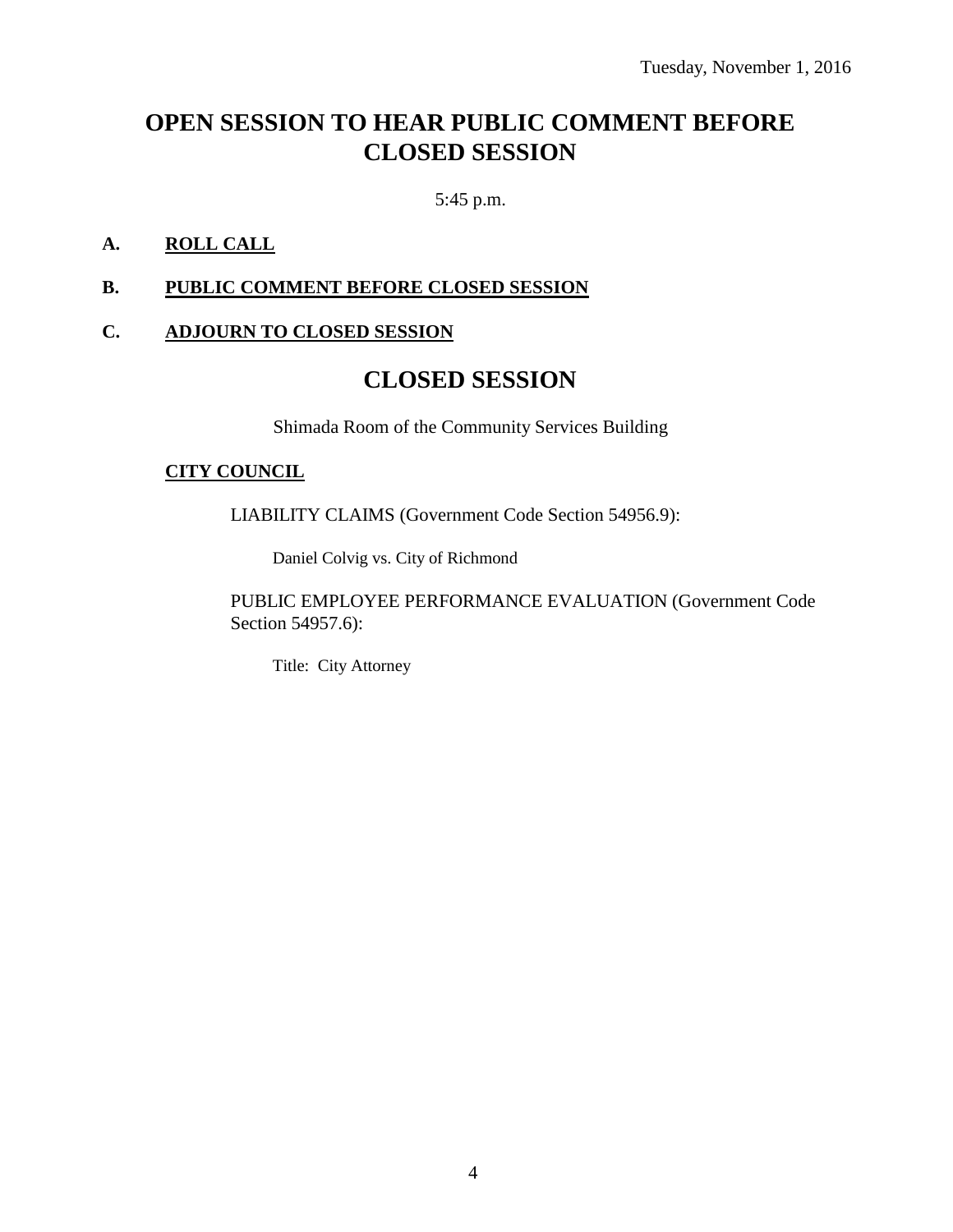## **REGULAR MEETING OF THE RICHMOND CITY COUNCIL**

6:30 p.m.

- **A. PLEDGE TO THE FLAG**
- **B. ROLL CALL**
- **C. STATEMENT OF CONFLICT OF INTEREST**
- **D. AGENDA REVIEW**

### **E. REPORT FROM THE CITY ATTORNEY OF FINAL DECISIONS MADE DURING CLOSED SESSION**

- **F. REPORT FROM THE CITY MANAGER**
- **G. OPEN FORUM FOR PUBLIC COMMENT**

#### **H. CITY COUNCIL CONSENT CALENDAR**

- **H-1.** APPROVE a grant-funded contract with the Local Government Commission (LGC), in an amount not to exceed \$69,730 and for a term ending June 30, 2018, to assist in the development and implementation of a First Mile / Last Mile Transportation Strategic Plan, as included in the scope of work of the Department of Transportation (Caltrans) sustainability grant to the City of Richmond - City Manager's Office (Bill Lindsay/Lori Reese-Brown 620-6513).
- **H-2.** APPROVE payment in the amount of \$21,364.55 to Nichols Consulting Engineers (NCE) for work within the budget of the prior contract related to technical and budgetary oversight for environmental remediation activities at Pt. Molate, and approve a new contract with NCE for continued technical assistance on this project, in an amount not to exceed \$80,000 and with a term extending through December 31, 2017 - Department of Infrastructure Maintenance and Operations (Tim Higares 620-6508).
- **H-3.** APPROVE the purchase of two 2017 Ford Super Duty F350 trucks from National Auto Fleet Group, in an aggregate amount not to exceed \$190,000, as replacement vehicles in the Parks Division and Facilities Maintenance Division, respectively - Department of Infrastructure Maintenance and Operations (Tim Higares 231-3008).
- **H-4.** APPROVE the purchase of three replacement Toro Z580D mowers from Aloha Saw & Mower, Inc., in an aggregate amount not to exceed \$45,000, for use by the Parks Division - Department of Infrastructure Maintenance and Operations (Tim Higares 231-3008).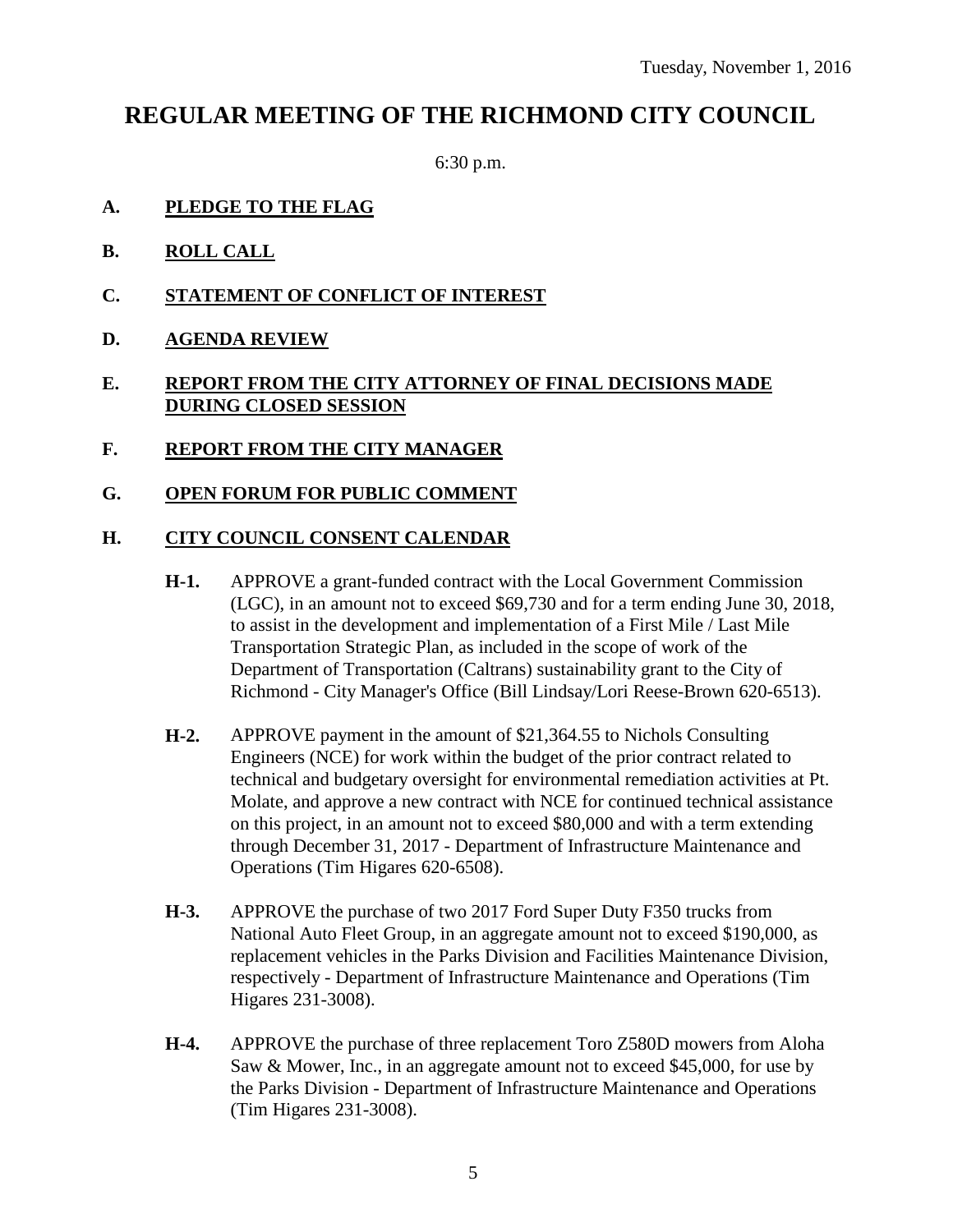- **H-5.** APPROVE actions to update the Point Molate Community Advisory Committee; ANNOUNCE the vacancy of seat #15 previously held by Al Guggemos, term expiration May 30, 2017; and DIRECT the City Clerk to post the vacancy - Office of the Mayor (Mayor Tom Butt 620-6503).
- **H-6.** APPROVE actions to update the Workforce Development Board; APPOINT: Paul Shatswell, new appointment, seat #22, term expiration March 1, 2020 - Office of the Mayor (Mayor Tom Butt 620-6503).
- **H-7.** APPROVE actions to update the Recreation and Parks Commission; APPOINT Mark Torres, re-appointment, seat #7, term expiration October 26, 2019 - Office of the Mayor (Mayor Tom Butt 620-6503).
- **H-8.** APPROVE actions to update the Recreation and Parks Commission; APPOINT Steven Paskowitz, new appointment, seat #1, term expiration October 26, 2018 - Office of the Mayor (Mayor Tom Butt 620-6503).
- **H-9.** APPROVE actions to update the Economic Development Commission; ANNOUNCE the vacancy of Seat #3 previously held by Brian McKeown, term expiration April 28, 2017; and DIRECT the City Clerk to post the vacancy - Office of the Mayor (Mayor Tom Butt 620-6503).
- **H-10.** APPROVE the minutes of the regular City Council meetings held Tuesday, September 27, 2016, and October 4, 2016 - City Clerk's Office (Pamela Christian 620-6513).
- **H-11.** INTRODUCE an ordinance (first reading) to remove Robert H. Miller Drive as a designated truck route, and designate Hilltop Drive from Robert H. Miller Drive to the Richmond Parkway as a truck route, as part of the project to construct pedestrian and bicycle improvements along San Pablo Avenue between Rivers Street and Hilltop Drive - Engineering and Capital Improvement Projects (Yader Bermudez/Tawfic Halaby 621-1612).
- **H-12.** APPROVE a contract with NEMA Construction to provide and install 130 Christy traffic rated boxes and to re-wire the Richmond Parkway traffic signal interconnect system from Hensley Street to Ohio Avenue and on Castro Street, and to install video detection systems along Richmond Parkway at Hensley Street, Atlas Road, Lakeside Drive and Bella Vista Avenue in an amount not to exceed \$500,000.00 - Engineering and Capital Improvements Projects Department (Yader A. Bermudez 774-6300).